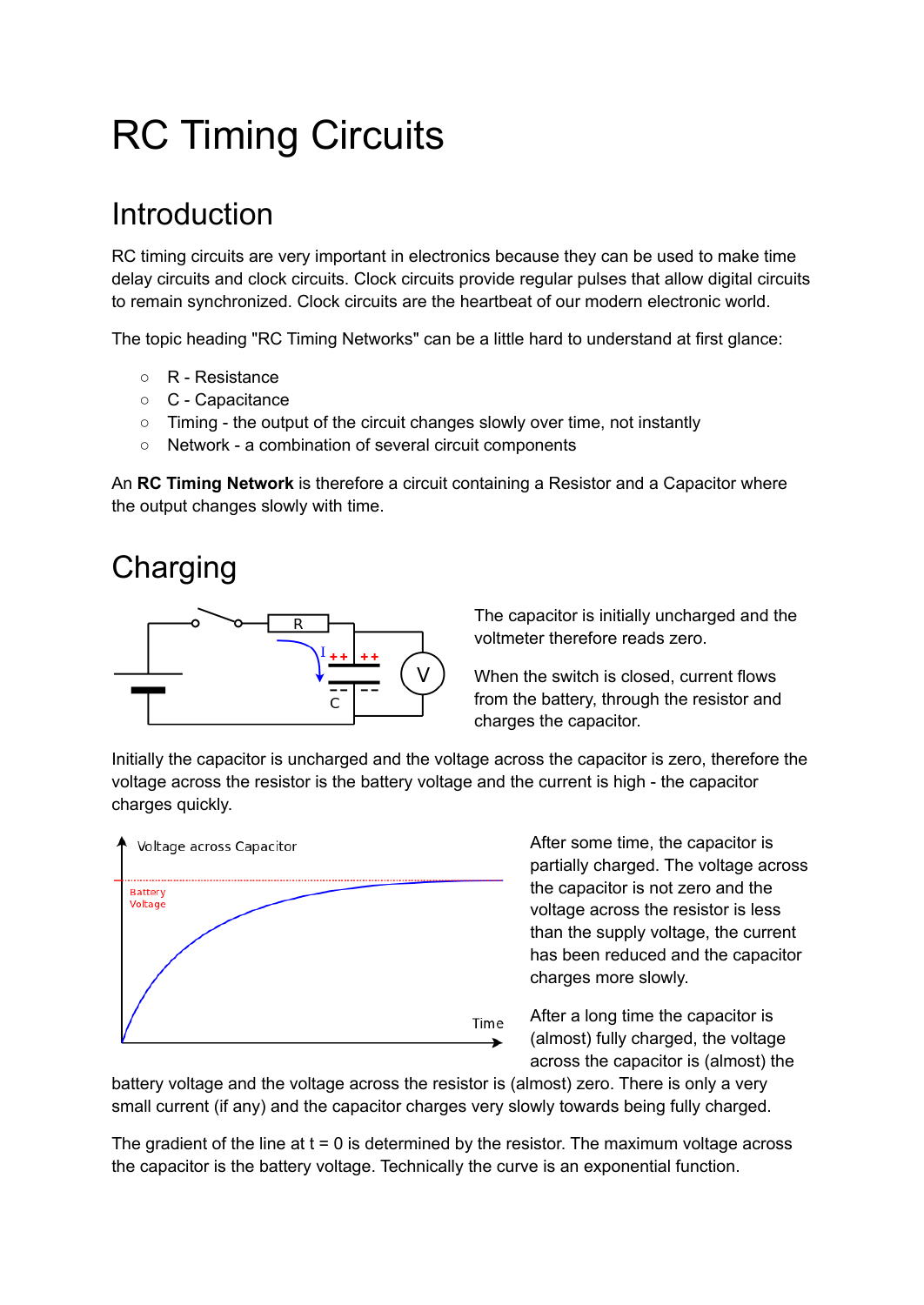### **Discharging**



The capacitor is initially fully charged; the voltmeter reads maximum voltage.

When the switch is closed, current flows through the resistor and the capacitor discharges.

Initially the voltage across the resistor is high and the current is large so the capacitor discharges quickly.

After some time there is less charge on the capacitor (because it is discharging) and the voltage across the capacitor is smaller so the voltage across the resistor (in parallel) is also smaller and the current is reduced - the capacitor discharges more slowly.



After a long time there is very little charge on the capacitor and therefore very little voltage across the capacitor and the resistor, the current is very low (almost zero) and the capacitor is (almost) fully discharged.

The gradient of the line at  $t = 0$ is determined by the resistor Time value.

The voltage across the capacitor reduces to (almost) zero as it discharges because the voltage across the capacitor depends on the charge on the capacitor. Technically the curve is an exponential decay function.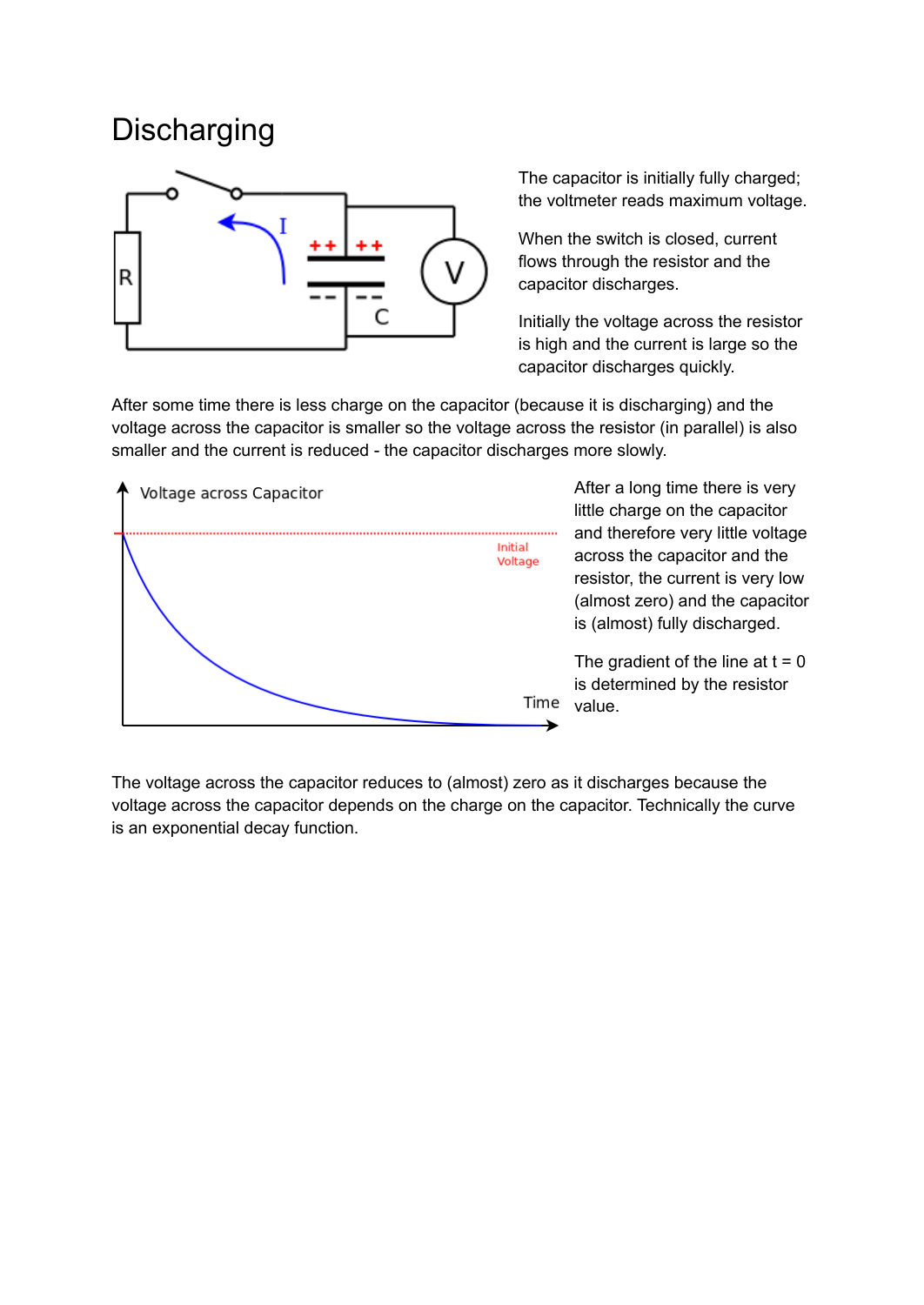### Other measurements

#### **Charging Circuit**



The voltage across the capacitor and the voltage across the resistor add up to the battery voltage. As the capacitor charges up the voltage across the capacitor increases and so the voltage across the resistor must decrease.

As  $V = IR$  for the resistor, which means the resistor voltage and the current in the (series) circuit are proportional, the graph of current against time has the same shape as the green line (voltage across the resistor) albeit with a different scale.



**Discharge Circuit**

The voltage across the capacitor and the voltage across the resistor are the same because they are in parallel. As the capacitor discharges the voltage across the capacitor decreases and so the voltage across the resistor also decreases.

As  $V = IR$  for the resistor, which means the resistor voltage and the current in the circuit are proportional, the graph of current against time has the same shape as the blue line (voltage across the resistor and/or capacitor) albeit with a different scale.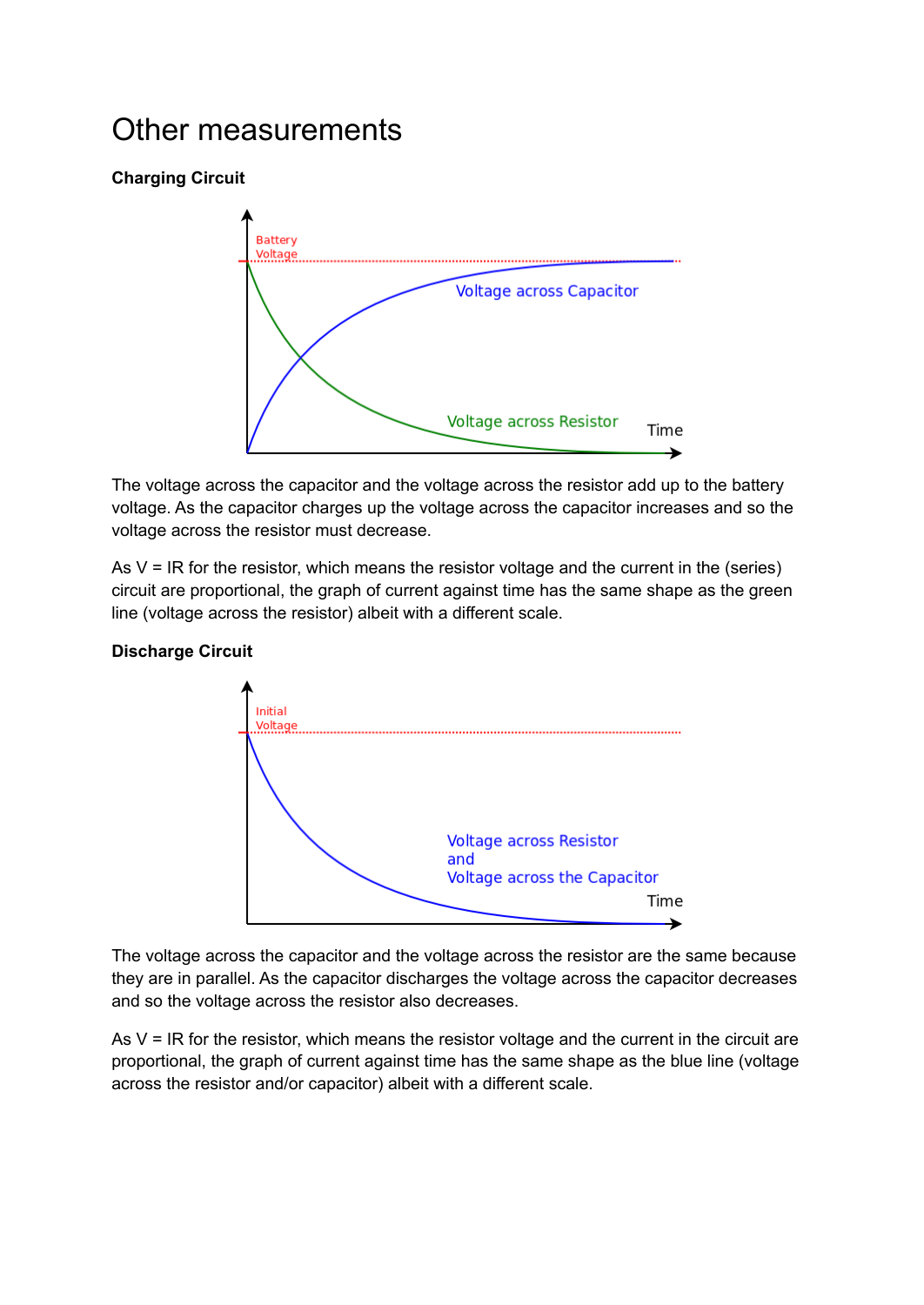# Charge / Discharge



The capacitor is initially uncharged and the reading on the voltmeter is zero.

The switch is pressed and the capacitor charges (almost) instantly because the resistance of the switch is very small and the current is high. The voltmeter shows the supply voltage because the capacitor is fully charged by the supply.

While the switch remains pressed the capacitor remains charged and the voltage on the voltmeter remains at the supply voltage.

When the switch is released the capacitor discharges through the parallel resistor and the voltage on the voltmeter reduces (exponentially) to zero

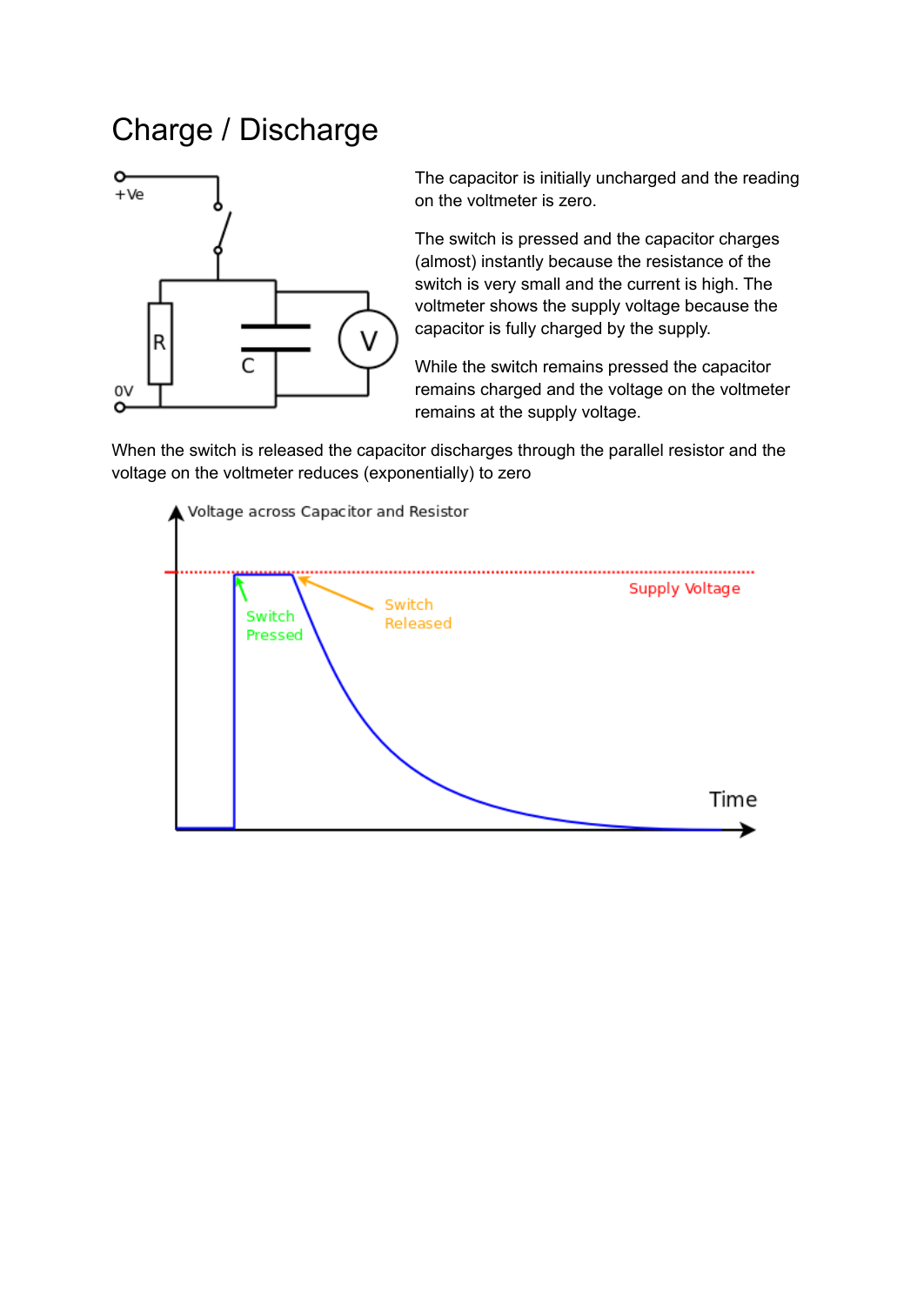### Time Delay Circuit



The circuit now includes two NOT gates. These act as buffers which means they take almost no current from the resistor capacitor (RC) network.

If the logic gates took any significant current they would affect the discharge time by making the capacitor discharge more quickly.

When the switch is pressed the voltage at A is HIGH, therefore the voltage at B is LOW (NOT gate) and the voltage at Q is HIGH. The LED is ON.

When the switch is released the voltage across the capacitor does not immediately fall to zero, the voltage at A remains HIGH, the voltage at B remains LOW and the LED stays ON.

After some time the voltage across the capacitor has reduced enough to become LOW and therefore the voltage at B is HIGH, this makes the voltage at Q go LOW and the LED is OFF.

The LED stays ON for a fixed amount of time after the switch is released ... a simple timing circuit.

# Time Constant

If Resistance (R) is in Ohms ( $\Omega$ ) and Capacitance (C) is in Farads (F), the product (R  $\times$  C) has units of time in seconds.

The product  $R \times C$ , usually written as RC, is called the Time Constant and is a measurement of time in seconds - the time taken for the RC Network to discharge to 36% of the initial voltage.

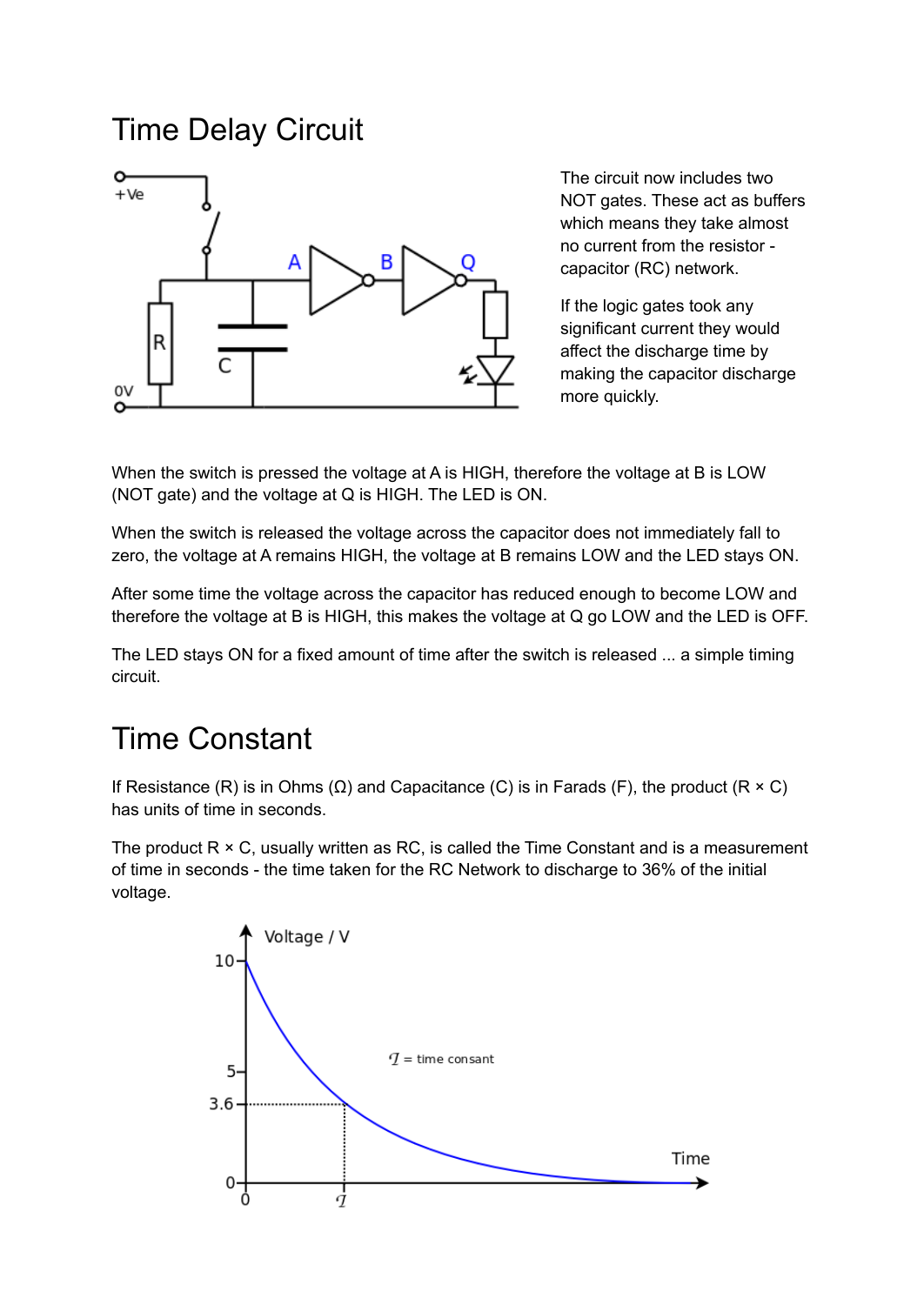In one time constant an RC network circuit will discharge to 36% of the initial voltage - this is a fact that can be shown mathematically.

The graph shows the discharge of a capacitor over several time constants. The voltage starts at 10 volts and after one time constant the voltage has reduced to 3.6 volts.

The time constant is represented by the Greek letter Tao (τ) where  $\tau = R \times C$ .

A capacitor is considered to be **fully discharged** after 5 time constants. After 5 time constants the charge (or voltage) on the capacitor is 36% of 36% of 36% of 36% of 36% of the initial charge which is about 0.6% of the initial charge. A capacitor is considered discharged when the remaining charge is less than 1% of the initial charge. Mathematically,  $0.36^5 = 0.006$ .

Knowing how long it takes an RC network to discharge to 36% of the initial value is not as useful as knowing how long it takes to discharge by half, to discharge to 50% of the initial value.

The time  $(T_{\%})$  for an RC network to discharge (or charge) to 50% is given by the equation:



As shown on the graph, it takes one half value time  $(T_{\gamma_2})$  to discharge from 8 volts to 4 volts. After another half value time ( $2T<sub>%</sub>$  in total) the network has discharged from 4 volts to 2 volts. After 3 time half value times  $(3T<sub>\%</sub>)$  the voltage has reduced by half again to 1 volt.